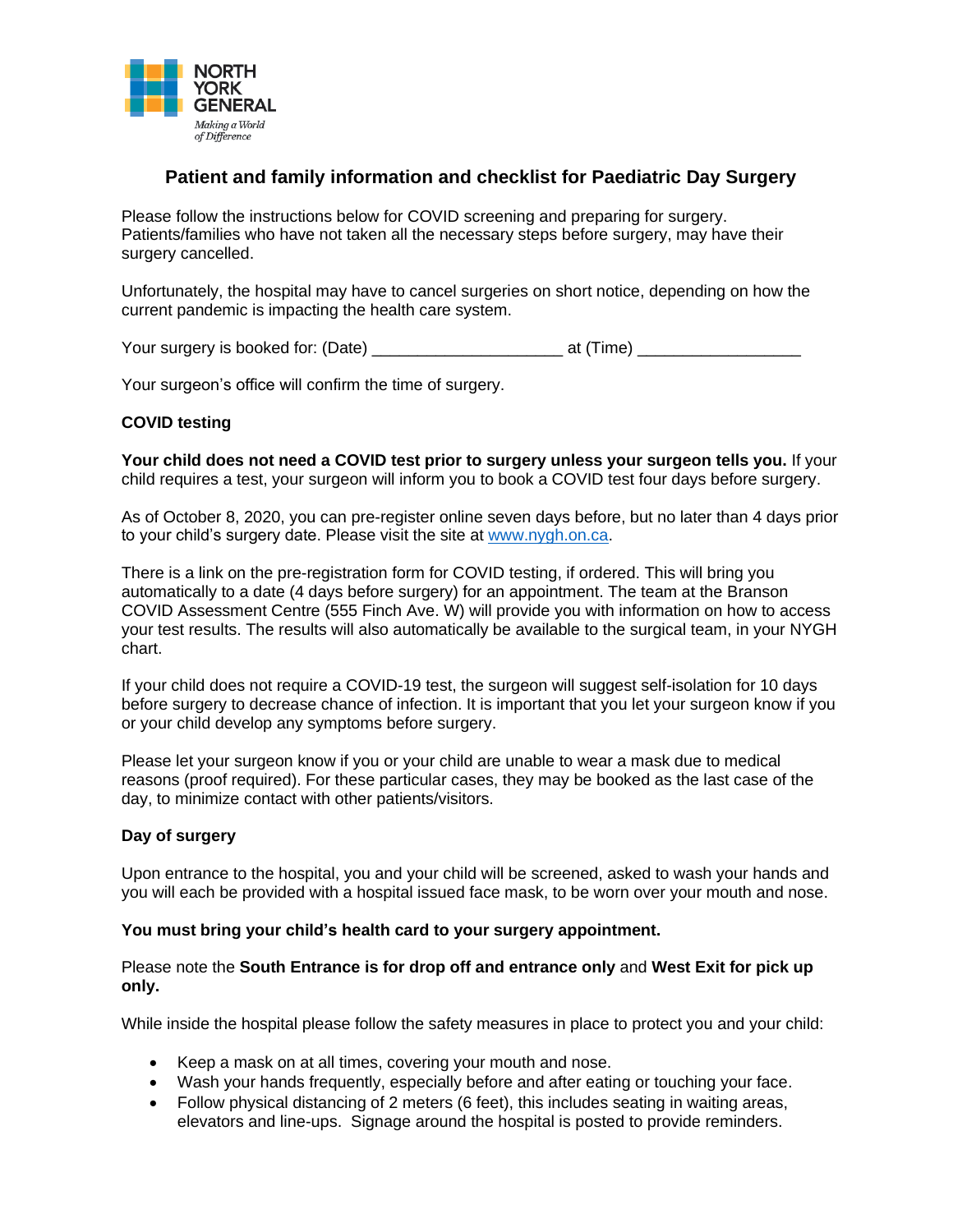

#### INFORMATION ABOUT PARENTS/CAREGIVERS/VISITORS

In order to protect patients and staff, only one designated parent/support person/caregiver is permitted to accompany each child on the day of surgery. This designated person must:

- Be well and pass the screening at the main entrance of the hospital
- Wear a mask for the duration of the hospital stay
- Remain the same throughout the hospital stay
- Not exit and re-enter the hospital
- Agree to follow hospital infection prevention and control practices (wearing a mask, practicing good hand hygiene, practising physical distancing)

Unwell parents/caregivers/support people will not be permitted to enter the hospital and your child's surgery will need to be re-scheduled if another parent/caregiver/support person is unavailable.

#### CHECK LIST OF INSTRUCTIONS BEFORE SURGERY

If your child's health changes or they develop a cough, cold or fever within seven (7) days before the scheduled surgery, please call your child's surgeon as soon as possible.

You can pre-register online seven days before, but no later than 4 days prior to your child's surgery date. Please visit the site at [www.nygh.on.ca.](http://www.nygh.on.ca/)

In addition to the pre-screening and COVID testing process if required, your surgeon's office will call you the day before surgery to again pre-screen your child. (Please see the screening tool document for reference.)

Please do not allow your child to eat (including gum, candy or lozenges) after midnight the night before your surgery. Your child can have 1-2 cups (500ml max) of one of the following listed **clear liquids** only**:** apple juice, ginger ale, water, up to 2 HOURS before your surgery **(no milk or cream)**. For infants and young children, they may be breastfed or be given expressed breastmilk by bottle, up 4 HOURS before surgery or may be fed formula up to 6 HOURS before surgery. You may also have your child brush their teeth on the morning of their surgery.

#### *If these guidelines are not followed, your surgery may be delayed or cancelled for safety reasons.*

Please stop all anti-inflammatory drugs (i.e. Advil, aspirin, naproxen) three (3) days before surgery unless told otherwise by your surgeon or anaesthesiologist. Your child can have Tylenol (acetaminophen) prior to surgery.

Please stop all vitamins, supplements, herbal and green teas seven (7) days before surgery.

Do not allow your child to apply body lotion, make-up, nail polish, or perfumes on the day of surgery.

Please do not allow your child to remove hair from the operative site within seven (7) days of surgery. Doing so can increase their risk of infection.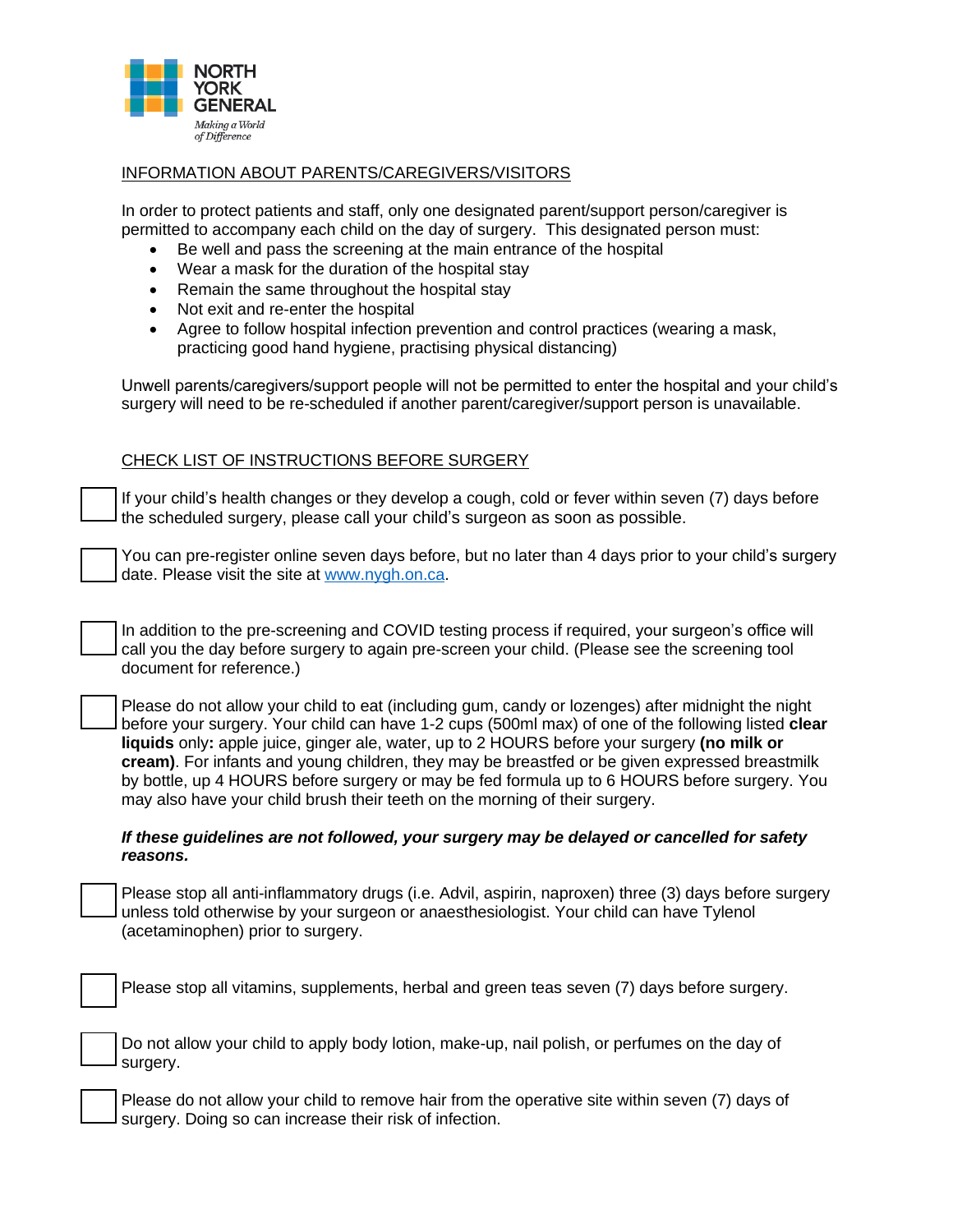

Please leave valuables at home. **The hospital is not responsible** personal items e.g. jewelry, money, mobility aids, hearing aids, glasses.

Please have your child dressed in loose, comfortable clothing and bring a bag to hold them in during their surgery. If your child wears contact lenses, please have them bring their lens holder with them or wear their glasses the day of surgery. If your child requires the use a mobility aid, please label it with their name and bring it with them. We will provide a locker for you to store your child's belongings.

# **INSTRUCTIONS AFTER SURGERY**

- 1. Do not allow your child to drive a car or perform any task that requires skill, coordination or judgment for at least 24 hours after their anaesthetic has worn off.
- 2. Keep their activity light for the rest of the day after surgery. It is normal for a child to feel a little dizzy, cranky or sleepy after operation.
- 3. Feed them only a light meal (i.e. soup and a beverage) that evening. Our team will ensure that your child can tolerate fluids before being discharged home.
- 4. Your child can resume your regular medications, as directed by your surgeon. A prescription may be ordered by your surgeon and given to you/your child in the Day Surgery Unit. We have a retail pharmacy, where you can fill your prescription, if you choose.

## **MEDICATION SHEET**

Follow the instructions below for your medications, as directed by the surgeon/anesthesiologist

| <b>Medication</b> | Take night<br>before<br>surgery | <b>Take</b><br>morning of<br>surgery | <b>Take last</b><br>dose on<br>below date | <b>Bring to the</b><br>hospital |
|-------------------|---------------------------------|--------------------------------------|-------------------------------------------|---------------------------------|
|                   |                                 |                                      |                                           |                                 |
|                   |                                 |                                      |                                           |                                 |
|                   |                                 |                                      |                                           |                                 |
|                   |                                 |                                      |                                           |                                 |